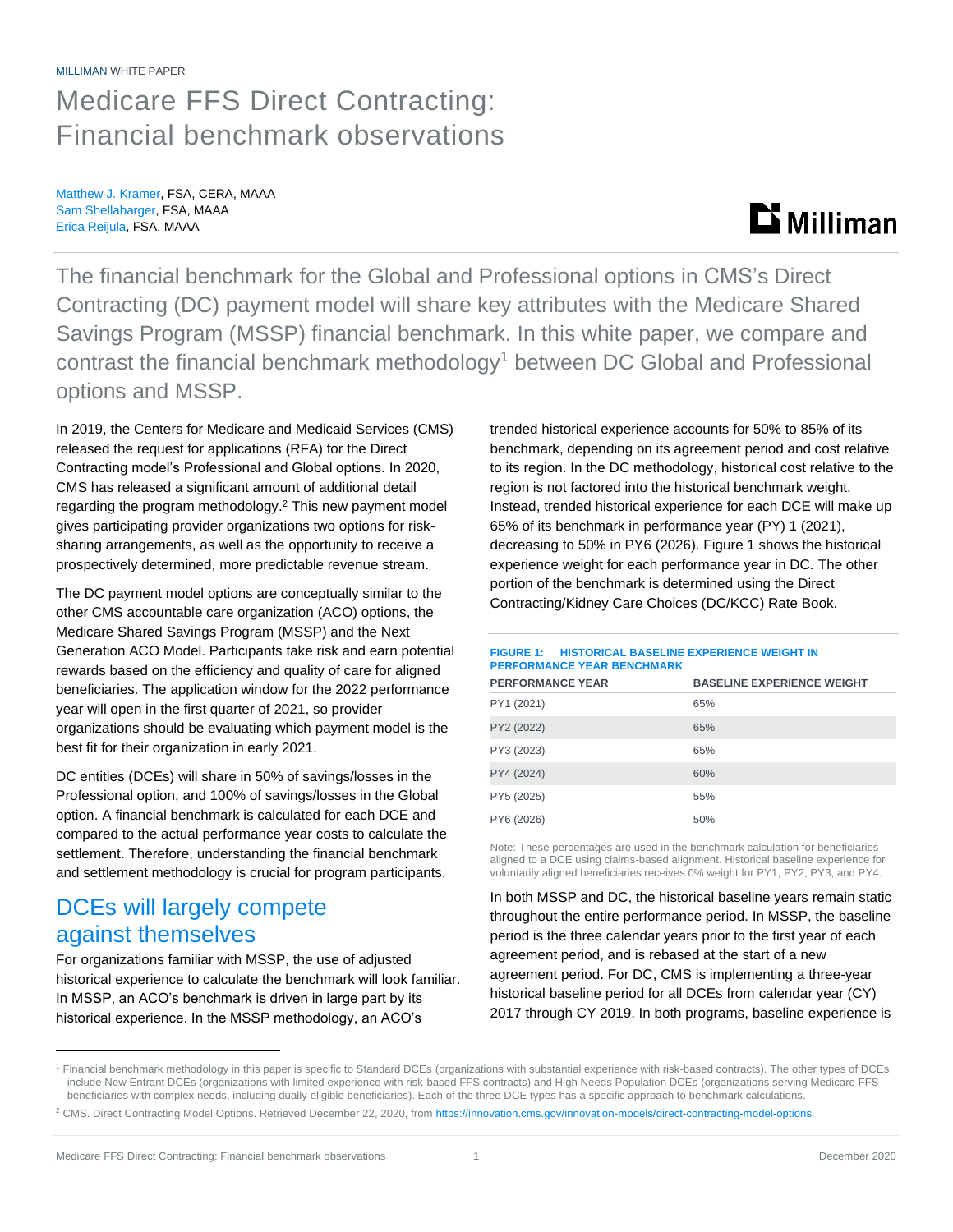restated annually for participant list changes. While the baseline years themselves do not change, the historical experience (membership, expenditures, risk score, etc.) may change due to revisions in the DCE's participant list from year to year.

The historical base year weighting for the baseline period in DC also mirrors the methodology that is used for an ACO's first agreement period under MSSP. Baseline years (BYs) 1, 2, and 3 (2017, 2018, and 2019) will have 10%, 30%, and 60% weight, respectively, for the component of the benchmark determined by historical expenditures. This is consistent with an MSSP ACO's first agreement period, in which the same weights apply (10%/30%/60% for BY1/BY2/BY3). The weights applied in an MSSP ACO's second and subsequent agreement periods are 33%/33%/33% for BY1/BY2/BY3.

Additionally, CMS will apply a number of adjustments to the riskadjusted, trended, and regionally blended performance year benchmark. Under the Global model, a discount will be applied to the benchmark. The discount is equivalent to 2% of the benchmark for PY1 and PY2. The discount will increase by 1% each subsequent year (increasing to 5% for PY5 and PY6), resulting in an increasingly high bar for achieving savings through the agreement period under the Global model.

As with MSSP, participants in DC will largely compete against themselves because the majority of the financial benchmark will be determined from the DCE's experience. DCEs with favorable historical baselines (i.e., higher 2017 through 2019 expenditures) may be in a good position to succeed in DC.

## There is a partial reward for efficiency attained before the agreement period

The DC model will incorporate regional expenditures into the calculation of the benchmark. Unlike in the Next Generation ACO model, there will be no explicit adjustment for "efficient organizations" (i.e., those with lower costs than their regions) or "inefficient organizations" (i.e., those with higher costs than their regions). However, regional expenditures will be blended with the DCE's historical benchmark expenditures. If a DCE's historical expenditures are lower than the regional average expenditures, blending the regional expenditures into the historical baseline experience will favor the DCE by increasing the benchmark. In that way, the DCE will be rewarded for efficiency attained before the agreement period. This same reward exists in MSSP, where the ACO's historical baseline expenditures are blended with regional experience.

A DCE's regional expenditures will be blended into the benchmark with a weight of 35% for PY1 (i.e., CY 2021). This percentage will grade up over time, reaching 50% by PY6 (CY 2026). Unlike MSSP, these percentages will not be based on whether the DCE has higher or lower per capita spending than its region. For DC, CMS will limit the upward regional adjustment at 5% of the fee-for-service (FFS) U.S. per capita cost (USPCC) for the performance year, and will limit the downward adjustment at 2% of FFS USPCC. This contrasts with the symmetrical limit in MSSP of ±5% of national assignable per capita expenditures. A DCE may be eligible for a 5% reward for efficiency relative to its region, just as an MSSP ACO is, but a DCE is not subject to as large of a potential downward regional adjustment to the benchmark as in MSSP.

For the DC program, regional expenditures will come from a new DC/KCC Rate Book with the goal of further aligning Medicare FFS and Medicare Advantage (MA) payment policies. The DC/KCC Rate Book differs from the MA Rate Book in six key ways:

- 1. The DC/KCC Rate Book is based on three years of FFS spending data, with a one-year gap between the last year of data used and the year the DC/KCC Rate Book will be used. In contrast, the MA Rate Book uses five years of data with a two-year gap.
- 2. CMS omits adjustments that are not relevant to DC, such as the Quality Bonus Payment (QBP) for MA star ratings.
- 3. CMS adjusts for differences in expenditure types that are not relevant to DC. For example, in the MA Rate Book, county benchmarks are set at one of four quartile levels. For 2020, each county's benchmark was set at 95%, 100%, 107.5%, or 115% of the FFS projected rate for that county. The percentage is set based on the county's quartile for average per capita Medicare FFS spending in the most recent data year. The 95% adjustment is applied to the quartile with the highest per capita Medicare FFS spending, 100% for the second-highest, and so forth. CMS does not apply this quartile rule in the DC/KCC Rate Book. The quartile adjustment in the MA Rate Book has a dampening effect on county-level projections, decreasing the benchmark for counties with higher per capita allowed amounts and increasing the benchmark for counties with lower per capita allowed amounts.
- 4. CMS adjusts for the fact that the MA Rate Book is based on experience for all Medicare FFS beneficiaries. DCE-aligned beneficiaries must be enrolled in both Medicare Parts A and B, so FFS enrollees who are not enrolled in both Medicare Parts A and B are excluded from the DC/KCC Rate Book.
- 5. The DC/KCC Rate Book includes hospice care expenditures, which are excluded in the MA Rate Book.
- 6. The MA Rate Book data includes uncompensated care payments, which are excluded in the DC/KCC Rate Book.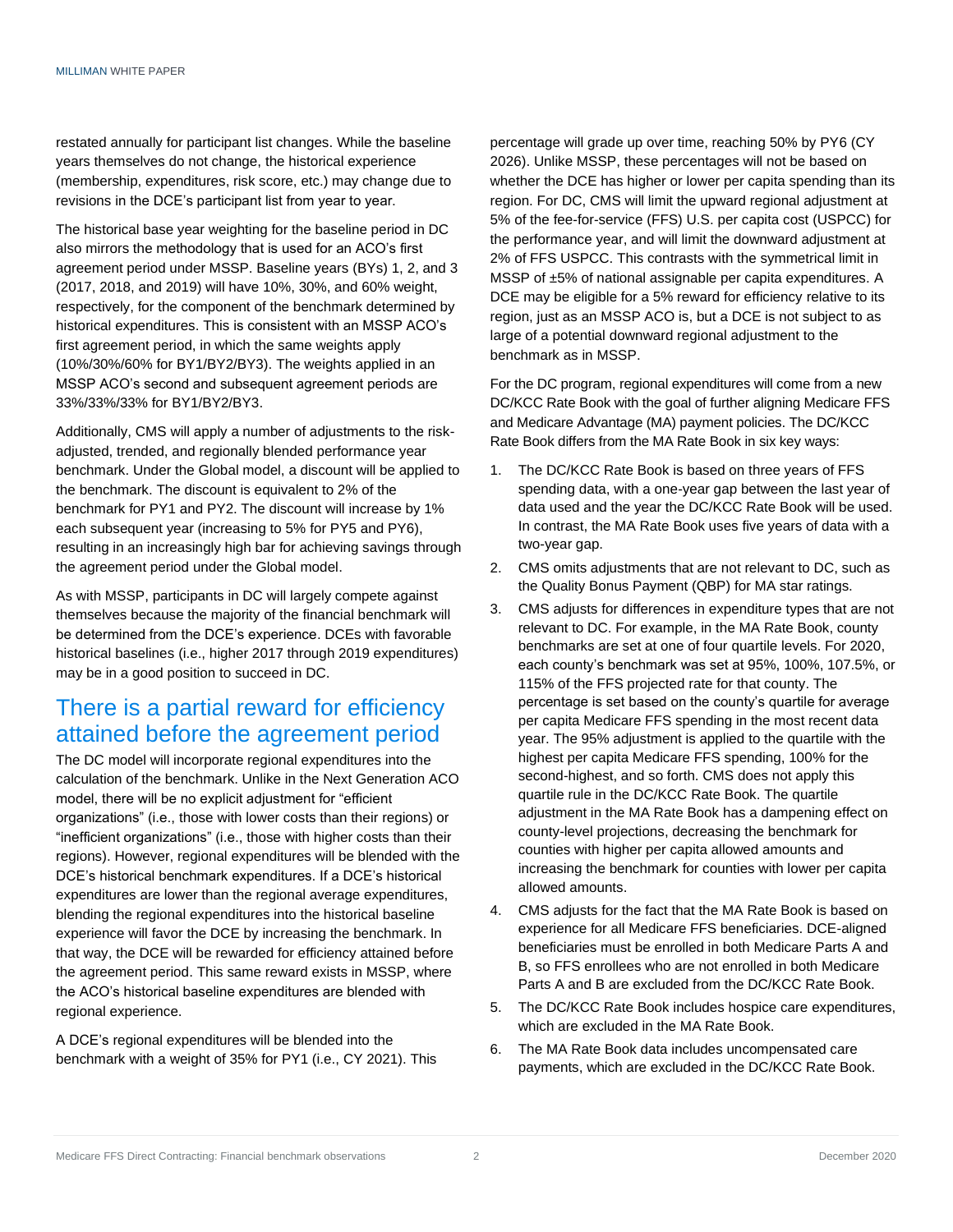When determining the benchmark, the definition of a region used for DC is the same as the definition for MSSP: it consists of a membership-weighted average of all counties in which at least one aligned beneficiary resides.

In DC, like in MSSP, provider organizations are rewarded for historical experience efficiencies relative to their regional averages. However, in DC these benchmark adjustments are based on a new DC/KCC Rate Book, rather than average FFS expenditures for an assignable population.

### Depending on the risk track, a significant amount of revenue is at risk

Like MSSP and Next Generation ACO participants, DCEs are at risk for the total cost of care. DCEs will share in 50% of savings/losses in the Professional option and 100% in the Global option. Both the Global and Professional options include risk corridors that scale down the percentage of shared savings/losses applied as total cost of care varies farther from the benchmark. They also include optional stop-loss arrangements.

#### **CAPITATION OPTIONS**

Both the Global and Professional options have capitation payment mechanisms. The Global option has a choice between Total Care Capitation (TCC) and Primary Care Capitation (PCC), and the Professional option has PCC. These capitation options are summarized in Figure 2. Additionally, DCEs selecting PCC can choose whether to participate in the Advanced Payments Option.

Each DCE will be comprised of DCE Participant and Preferred Providers. CMS will use only DC Participant Providers to determine beneficiary alignment; Preferred Providers do not drive alignment or report quality metrics. DCE Participant Providers will be required to participate in the capitated model selected by the DCE. Under PCC, capitation is optional for Participant Providers in PY1 and mandatory for PY2 through PY6. Capitated payments will be for all DCE Participant Providers and those Preferred Providers who have opted into the capitated arrangement. Preferred Providers identified by the DCE can opt into the capitation arrangement and select the percentage of claims payments they would like to have reduced under the capitated model.

As noted in Figure 2, DCEs selecting PCC will receive capitated payments equal to 7% of the estimated total cost of care, with some exceptions. CMS anticipates this payment will be greater than actual historical primary care expenditures for most DCEs. The difference between the PCC and historical primary care

expenditures (i.e., the enhanced PCC amount) is intended to be used to fund enhanced primary care services, e.g., infrastructure, technology, and tools. DCEs will be able to opt out of receiving this enhanced amount, and it will be recouped by CMS in the final financial reconciliation.

The Advanced Payment<sup>3</sup> is an optional component, only applicable to DCEs electing PCC, applying to non-primary care FFS claims that are not under the capitated arrangements. DCEs can negotiate with their providers to agree for CMS to reduce their FFS claims by a certain percentage, from 1% to 100%. In exchange, CMS will make a monthly Advanced Payment to the DCE for an equivalent amount based on historical utilization for aligned members. The DCE is then responsible for paying those providers based on the agreement with those providers. The payments made to the DCE will be reconciled against actual FFS claims during the final financial reconciliation.

The capitation and Advanced Payment methodology of DC are significantly different from the MSSP methodology, in which ACOs have no capitation options available.

#### **QUALITY METHODOLOGY**

Under both the Professional and Global models, 5% of the PY benchmark will be withheld by CMS each year for quality performance. This withhold is applied as a reduction to the PY benchmark. DCEs will have the opportunity to earn back the quality withhold based on performance relative to a set of quality measurements and continuous improvement or sustained exceptional performance (CI/SEP) criteria. CI/SEP targets will be designed to incentivize high-performing DCEs to continue to improve. In PY1 and PY2, 4% of the 5% withheld will be based on a pay-for-reporting structure while only actual quality results will be used in PY3 through PY6. Starting in PY3, the quality score (QS) will be multiplied by 5% if CI/SEP is achieved and by 2.5% if CI/SEP is not achieved to determine the quality bonus payment.

In addition, CMS plans to create a High Performers Pool (HPP) funded by quality withholds that are not earned back by DCEs achieving CI/SEP targets. Because the CI/SEP does not apply in PY1 and PY2, the HPP will not apply until PY3. Details regarding the criteria to qualify for a HPP payment are not yet defined. Figure 3 shows examples of the flow of funds under the discount and quality incentive programs. Note that Figure 3 does not incorporate savings or losses due to a DCE's total cost of care performance compared to the PY benchmark. The illustrations in Figure 3 are intended only to show the impacts of the quality incentive programs.

<sup>&</sup>lt;sup>3</sup> Additional information on the Advanced Payment option can be found here[: https://milliman-cdn.azureedge.net/-/media/milliman/pdfs/articles/direct-contracting-aco](https://milliman-cdn.azureedge.net/-/media/milliman/pdfs/articles/direct-contracting-aco-opportunity.ashx)[opportunity.ashx.](https://milliman-cdn.azureedge.net/-/media/milliman/pdfs/articles/direct-contracting-aco-opportunity.ashx)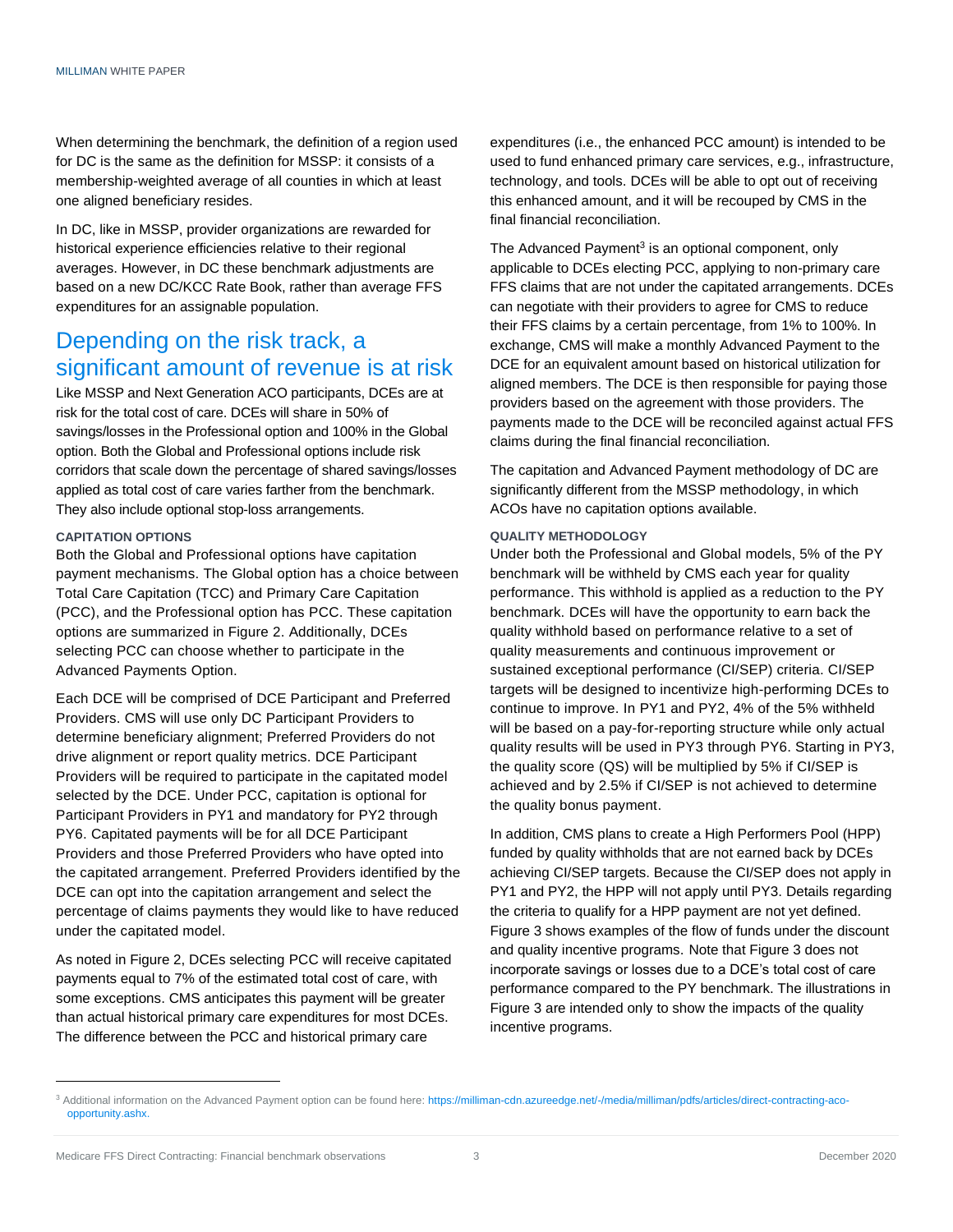#### **FIGURE 2: CAPITATION OPTIONS UNDER DC**

| <b>CAPITATION</b>              | <b>DESCRIPTION</b>                                                                                                                                                                                                                             | <b>AVAILABLE TO</b><br><b>PROFESSIONAL?</b> | <b>AVAILABLE TO</b><br>GLOBAL? |
|--------------------------------|------------------------------------------------------------------------------------------------------------------------------------------------------------------------------------------------------------------------------------------------|---------------------------------------------|--------------------------------|
| <b>Total Care Capitation</b>   | Capitated payment per beneficiary per month (PBPM) for all services. Payment will<br>reflect the estimated total cost of care* for the aligned population, with a reduction<br>for utilization by providers not in the capitation arrangement. | <b>No</b>                                   | Yes                            |
| <b>Primary Care Capitation</b> | Capitated payment PBPM for primary care services. The default payment will equal<br>7% of estimated total cost of care* for the aligned population.                                                                                            | Yes                                         | Yes                            |

\* Total cost of care defined as the risk-adjusted, trended, and regionally blended benchmark.

#### **FIGURE 3: DC QUALITY WITHHOLD ILLUSTRATION (PY3+)**

| <b>CI/SEP CRITERIA ACHIEVED?</b>     | <b>YES</b>                    | <b>NO</b>           |  |
|--------------------------------------|-------------------------------|---------------------|--|
| <b>Quality Withhold</b>              | 5%                            | 5%                  |  |
| Quality Withhold Returned to DCE     | $QS \times 5\%$               | QS x 2.5%           |  |
| Contribute Unearned Withhold to HPP? | Yes                           | <b>No</b>           |  |
| Revenue to HPP                       | $5\% - (QS \times 5\%)$       | $0\%$               |  |
| Revenue to CMS                       | $0\%$                         | $5\%$ - (QS x 2.5%) |  |
| Quality-Based Revenue to DCE         | $(QS \times 5\%)$ + HPP bonus | QS x 2.5%           |  |
|                                      |                               |                     |  |

#### **FIGURE 4: ILLUSTRATIVE COMPARISON OF QUALITY SCORE AND DISCOUNT EFFECT IN MSSP AND DC**

|                                 | <b>MSSP</b>               | <b>DC PROFESSIONAL</b>  | <b>DC GLOBAL</b>        |
|---------------------------------|---------------------------|-------------------------|-------------------------|
| Preliminary revenue to DCE/ACO  | 100% of FFS               | 100% of FFS             | 100% of FFS             |
| QS                              | 80%                       | 80%                     | 80%                     |
| Discount off benchmark          | n/a                       | $0\%$                   | 2%                      |
| Quality withhold from benchmark | n/a                       | 5%                      | 5%                      |
| Earned quality withhold         | n/a                       | $80\% \times 5\% = 4\%$ | $80\% \times 5\% = 4\%$ |
| Total discount off benchmark    | n/a                       | $0\% + 5\% - 4\% = 1\%$ | $2\% + 5\% - 4\% = 3\%$ |
| Maximum shared savings rate     | 50%                       | 50%                     | 100%                    |
| Shared savings after QS         | $50\% \times 80\% = 40\%$ | 50%                     | 100%                    |

Note: The illustrative examples in Figure 4 are based on a sample DCE/ACO with an 80% quality score. The examples also use the MSSP BASIC Level C maximum shared savings of 50%, and the PY1 DC Global discount of 2%. The DC columns assume that CI/SEP criteria is achieved and HPP is not. These values will vary for organizations in different risk tracks and/or performance years.

Figure 4 compares the effect of the quality score for providers under MSSP and DC. Under the DCE model, the quality program is applied to the benchmark prior to the settlement of final savings/losses. This is significantly different from the quality mechanism in the current MSSP program, where the final shared savings rate is equal to the quality score multiplied by the maximum shared savings rate for each specific risk track. Because the DC quality recoveries and bonus are applied before the calculation of shared savings/losses, DCEs may recover the quality withhold even in a loss position.